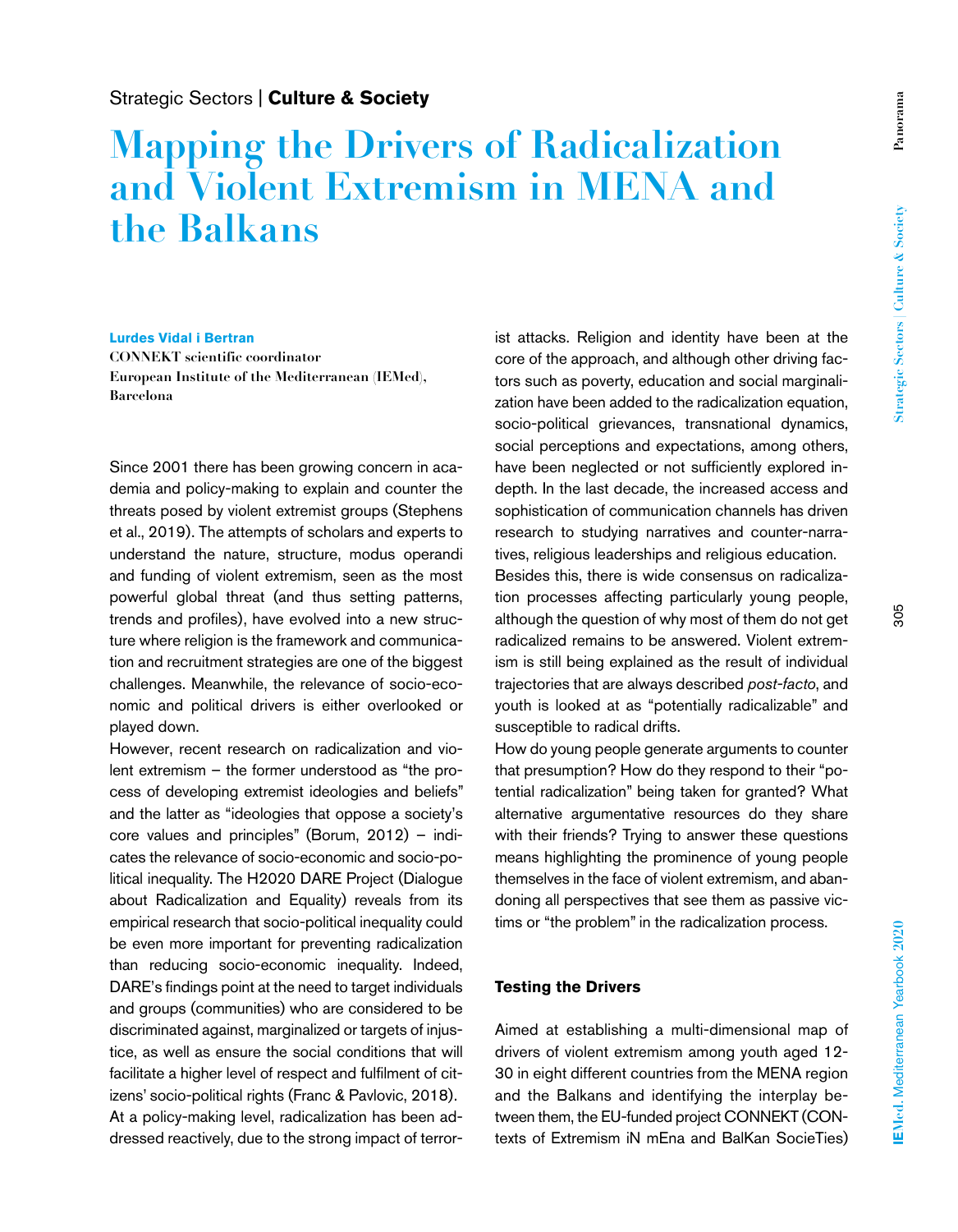**Strategic Sectors | Culture & Society**

has selected seven variables as potential drivers: religion, economic deprivation, territorial inequalities, digital consumerism, socio-political grievances, cultural, educational and leisure opportunities and transnational dynamics.

Acknowledged as a "contributing factor to the development of radical opinions" (Orav, 2015), religious fundamentalism has been at the core of multiple research projects during the last decade. Much emphasis has been placed on the role of religious leadership and religious education, particularly when referring to Islam and Muslims. Despite the fact that most targeted countries have Muslim-majority populations, this project will include other forms of radicalization and violent extremism, linked with other sets of beliefs or motivations, and religion will also be taken into account in those countries that don't have a Muslim-majority population.

CONNEKT will explore both the relevance of socializing religion and its process of individualization, and the overriding socio-religious context in which these different relational dynamics interact. The role of religious leaders will be assessed from the perspective of collective dynamics, but in terms of prevention, other often overlooked actors and relevant leaders from civil society will be placed under the spotlight.

Violent extremism motivated by economic and territorial inequalities will be analysed from different perspectives, enabling interactions to be identified between geographic, demographic and socio-economic collective and individual grievances. According to social determinism, living in marginal contexts favours youth extremism; however, other arguments are emerging that offer a more nuanced standpoint regarding these processes. Providing a context for the arguments is one of the premises of this project, since this allows us to understand the social meanings young people are referring to.

However, the political situation in MENA and Balkan countries must always be kept in mind, especially those undergoing political transitions from authoritarian regimes and the ensuing social scenarios, where young people project their social expectations. Human rights violations can give rise to grievances and the very conditions that are conducive to the spread of radicalization and terrorist recruitment (Council of the EU, 2014). In deficient social and political contexts, where deprivation is not only a matter of resources but also of opportunities, this distorting factor is not alien to the way in which radicalization processes are understood. And, in the same way, the prevalence that this factor may have in every national context under study is, by itself, a prominent element in national security policies and in the creation of situations subject to greater or lesser degrees of pressure regarding the behaviour of young people.

Transnational dynamics and communication technologies have also added new vectors in the equation of violent extremism, very much linked to each other and with a strong impact on the creation of narratives. Therefore, the degree of transnationalism and digitalization of targeted populations and communities must be assessed and weighted as drivers and/ or vehicles of radicalization and violent extremism. In particular, the role of diasporas should be taken into account, not only as an intrinsic bond linking dynamics in Europe, MENA and the Balkans, so that individual or group processes, perceptions and framings transcend the boundaries of states, but also in shaping new transnational solidarities, identities and motivations.

Transnational dynamics and communication technologies have also added new vectors in the equation of violent extremism

Finally, from an innovative approach, CONNEKT aims to explore cultural opportunities in a broad sense. Therefore, not only educational opportunities and accomplishments will be studied, but also opportunities in culture, leisure and non-formal education. There is no doubt that education plays a key role in preventing violent extremism (Nordbruch & Sieckelinck, 2018), but other areas such as non-formal education (Prinzjakowitsch, 2018), civil engagement and leisure are much less explored as areas of prevention, both in the literature and in practice. Since this is one of the areas where local agents and civil society actors can more easily intervene, drivers stemming from these fields have a strong potential for intervention by civil society and local actors.

The goal is not only limited to confirming or refuting the validity or relevance of widely accepted drivers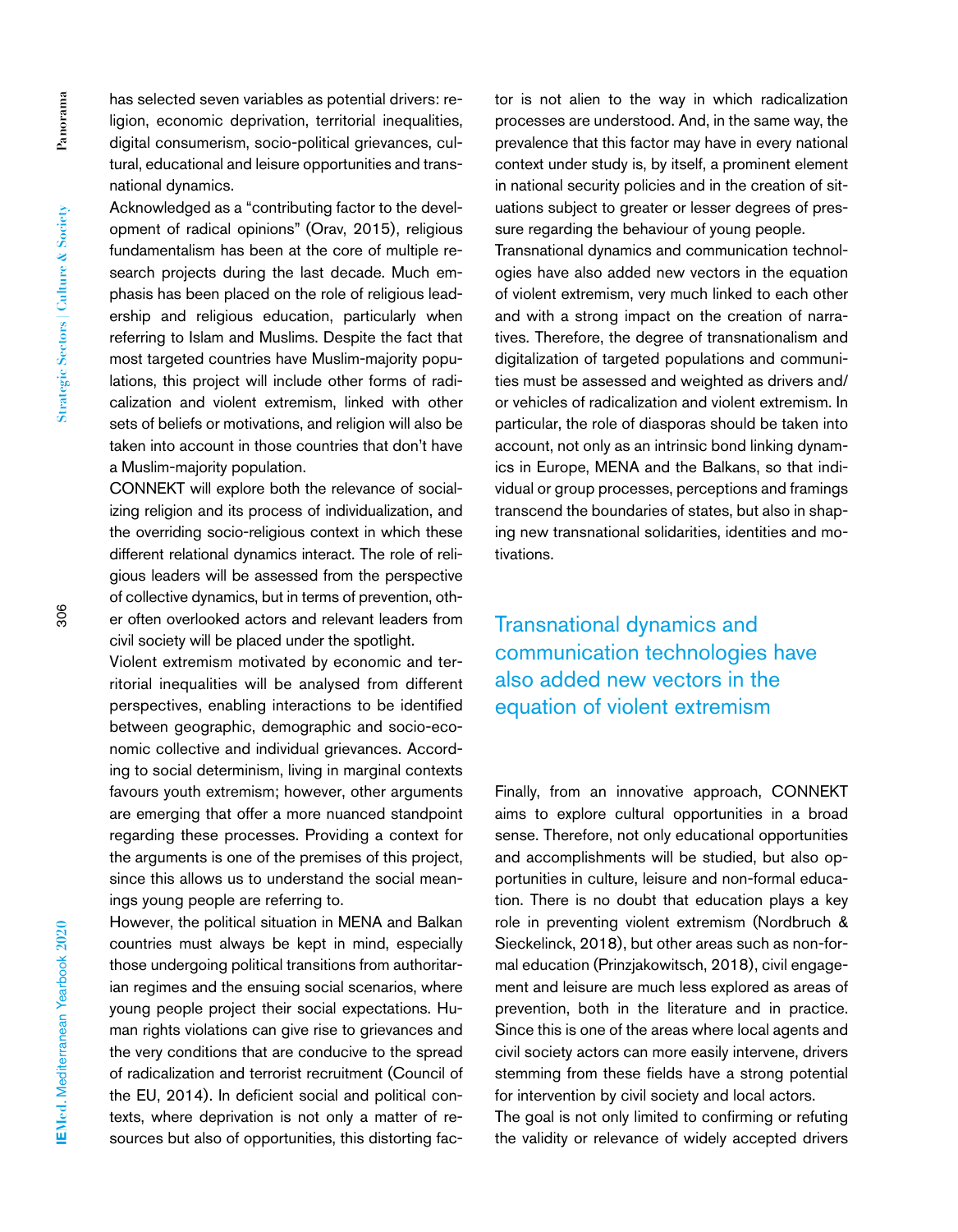primarily addressed through police services. Particular criticism has been directed towards the impact these approaches have had on stigmatizing Muslim communities and rendering them both a source of risk and a "vulnerable group" at risk of

Prevention is sometimes addressed more as a firewall against potential violent actions than as a long-term social investment

"radicalization."

The body of literature addressing prevention has grown rapidly and involves different disciplines, but "rather than one discussion on prevention, there are multiple conversations within and between different fields" (Stephens et al., 2019). On the other hand, while work on collective dynamics has been less explored, it offers a broader reach, as it involves the participation of many social actors involved in the development of life in society. It is argued that communities can play a unique role in protecting young people from radical influences and in tackling the grievances that may give rise to radicalization (Briggs, 2010). There are two main ideas within the literature on the role of communities: "community engagement" and "community resilience." Resilience, associated with strengths rather than with deficits, becomes an alternative to explicitly security-driven approaches. "Calls for engaging young people in political action in response to their frustrations may be seen as a response to critiques of approaches that deny the political agency of young people." (Stephens et al., 2019).

This project, therefore, takes a step forward, identifying measures, strategies and actions related to collective dynamics and from a social and policy-making perspective that can promote the transformation of contexts, making them resilient rather than conducive to radicalization and violent extremism (Wimelius et al., 2018). The cross-regional approach comparing the MENA region and the Balkans will provide valuable information for all stakeholders – in the EU, the targeted regions and beyond – in order to better understand and prevent the threat of radicalization and violent extremism in the long term. During these

(such as religion or economic deprivation, for example), but efforts are also made to identify new potential drivers that might have a relative weight in catalysing violent extremism. Nevertheless, can drivers of violent extremism be alienated from the social perceptions that people develop or communities construct around them? Factors that may be conducive to radicalization and recruitment to terrorism can include perceptions of diverse natures, among them inequality, marginalization, social exclusion and difficult access to quality education. Those factors do not necessarily lead to radicalization and recruitment to terrorism by themselves, but may make the extremist narrative which supports or is linked to terrorism more appealing or legitimate (Council of the EU, 2014).

Therefore, whereas a top-down approach will look at how the State (macro) frames individuals (micro) and communities (meso), a bottom-up approach will explore how perceptions and expectations impact the relation and creation of narratives from a grassroots perspective, from the individual and the community towards the State or even towards suprastate actors and dynamics. The interplay between different drivers analysed from different levels – supra-state, state, community and individual – will provide very valuable information on environments that are conducive to radicalization processes taking place, and will therefore help with their prevention.

### **Community Engagement: Connecting Drivers for Prevention**

Traditional approaches have been more focused on detection or identification than on preventive longterm measures *per se*. Therefore, prevention is sometimes addressed more as a firewall against potential violent actions than as a long-term social investment. From a security approach, prevention is often seen as a step towards impeding behavioural radicalization, and thus too often intersects with the aim of detecting those with a potential to be violent extremists. On the other hand, prevention in the sense of building resilient communities should be focused on stages previous to cognitive radicalization. Even though advances have been made, monitoring individual behaviours and beliefs, a strategy assumed mainly by security approaches, has been